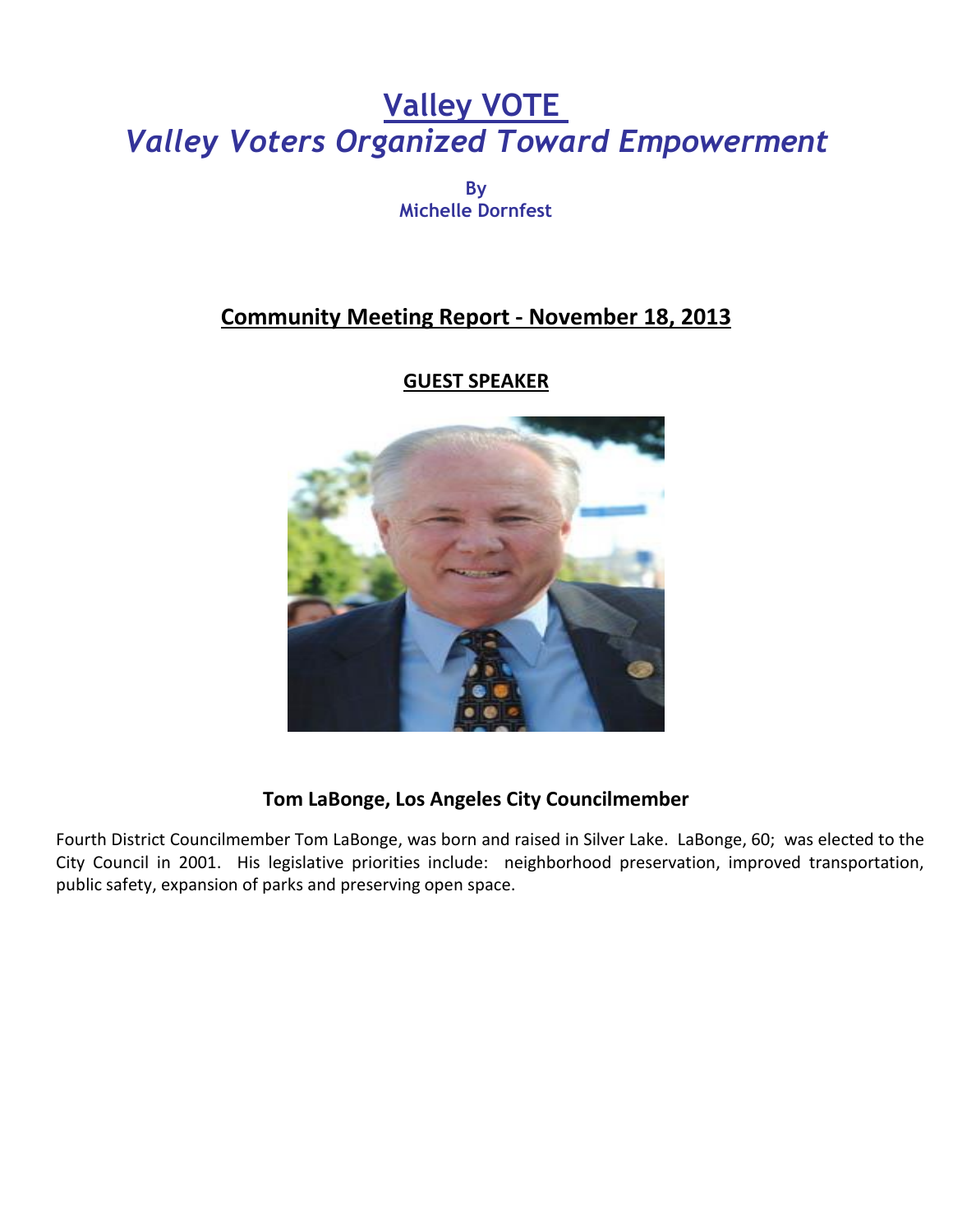#### **Tom LaBonge**

**"City problems share no political boundaries," LaBonge said to Valley Vote members.** 

LaBonge addressed many issues of concern to the community, including:

- a) Light Rail: La Bonge strongly supports the Light Rail.
- b) Los Angeles River Project: The Los Angeles River should be developed to provide a

"pathway for bikers" along its shores.

- c) Increasing Voter Participation: To increase voter participation in the electoral process; he supports having L.A. City Fire Stations organized, on Election Day, with official voting operations.
- d) Van Nuys City Hall holding L.A. City Council Meetings: The L.A. City Council meetings are held in the Van Nuys City Hall eight times per year; and he encourages our participation.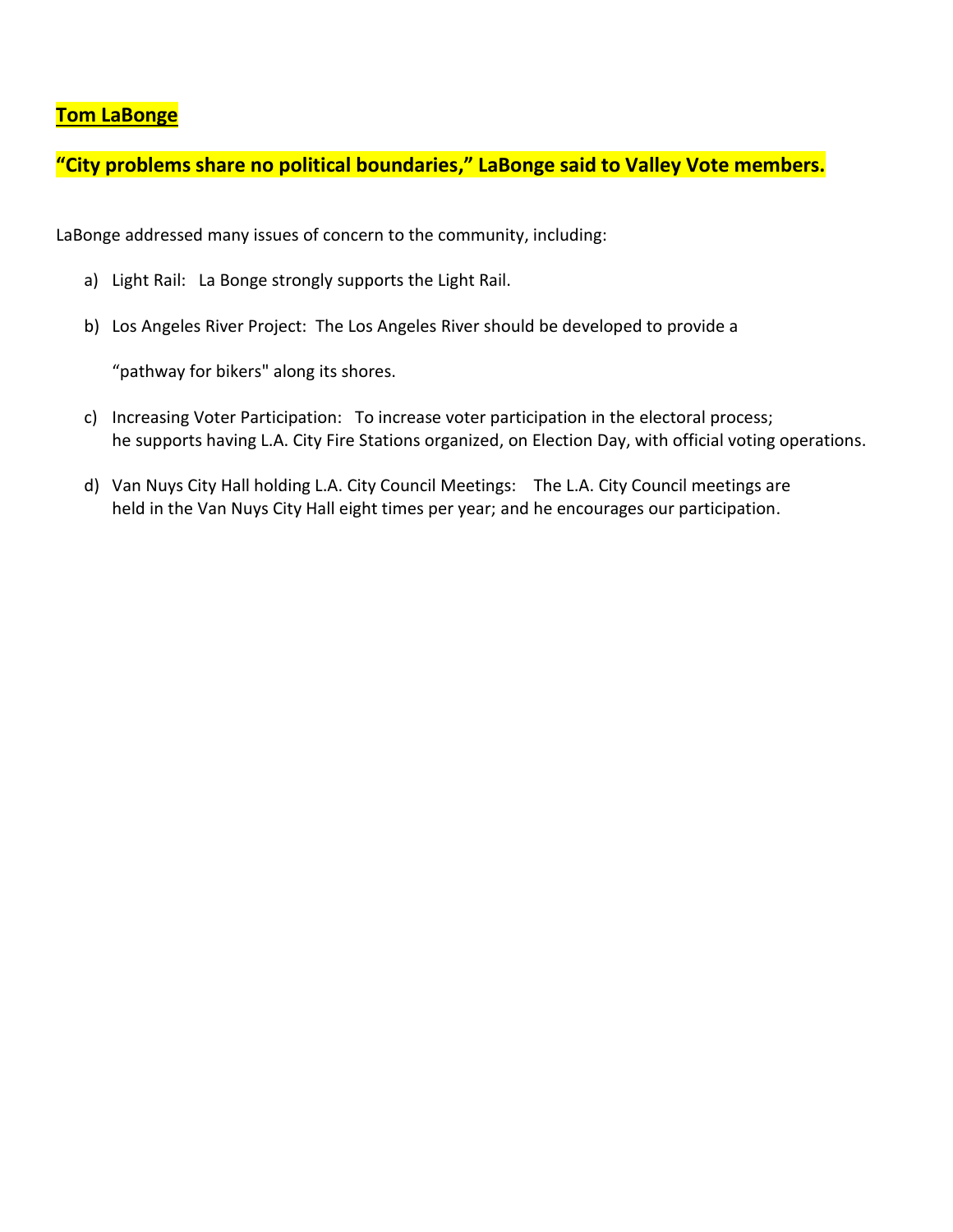#### **Sharon Commins, Chair, Mar Vista Community Council – Guest Speaker**

#### **GUEST SPEAKER**



**"The Fulfillment of The American Dream Of Home Ownership Is In Question,"** Commins said to Valley Vote members.

The battle to preserve space for single-family homes will be covered by Community Leader, Sharon Commins, who is an expert on programs in land use, planning and advocacy.

Sharon addressed the concept of "New Urbanism", which integrates high-density communities.

New urbanism stresses community design and comprehensive planning. The purpose, in theory, is to seek to promote social togetherness, urban livability, reinvestment in the city center.

Sharon believes that the American dream of home ownership is in question, in Los Angeles, due to the current policies impacting growth. Current City policies are diminishing the ability to maintain Single Family Homes. Current policies are now allowing Multifamily Units to be built on properties originally zoned for Single Family Homes.

She advocates "low impact development" ordinances, that allow for the creation of adequate space for homes, communities and urban gardens.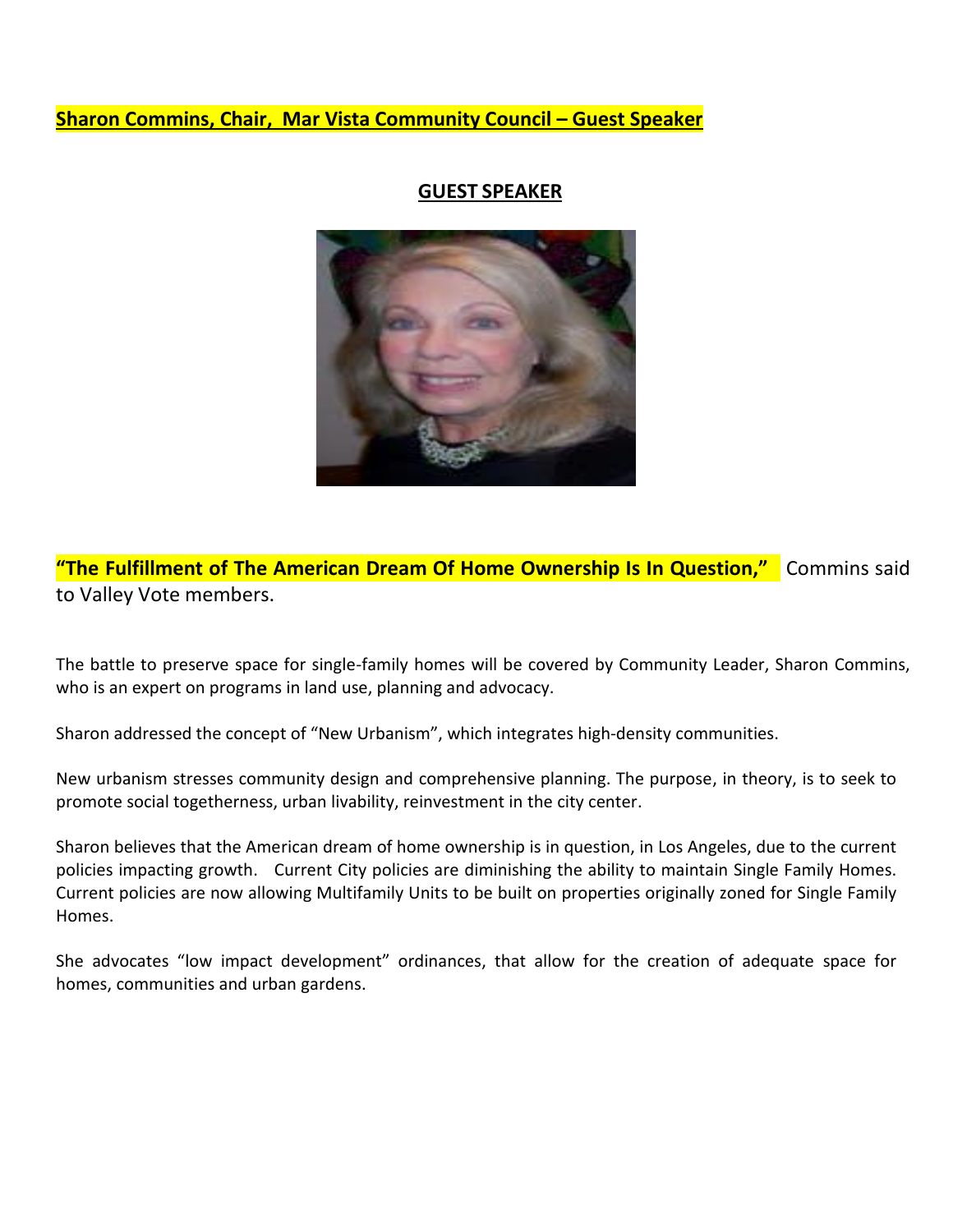**Victor Viereck, CPA The Valley Economic Report November, 2013** 

### *"Development Improves Revenue"*

Viereck reported as follows:

While the national economy suffers from chronic problems; there are significant measures that local governments can implement, to improve the local economy. It is unfortunate to see that so many local businesses have closed. Establishing new business, means more jobs, and increased tax revenue.

Among the dormant commercial areas, are the previously thriving Valley Plaza and Laurel Plaza, in North Hollywood. While extending subway transportation to both of those locations would be beneficial; we would motivate development with: a) cancellation of fees for development permits, and b) a five year phase out of the City's Business License Tax.

Rather than imposing "eminent domain" on the relatively few businesses that might be in such locations; Viereck recommends that the City proceed to offer business owners the opportunity to have an ownership interest in the new development projects.

While the elimination of permit fees and the phase-out of the Business License Tax, would eliminate those revenue sources; Viereck believes that the resulting sales and property tax would significantly exceed the lost revenue. The elimination of permit fees could have a 15 or 20-year Sunset Clause.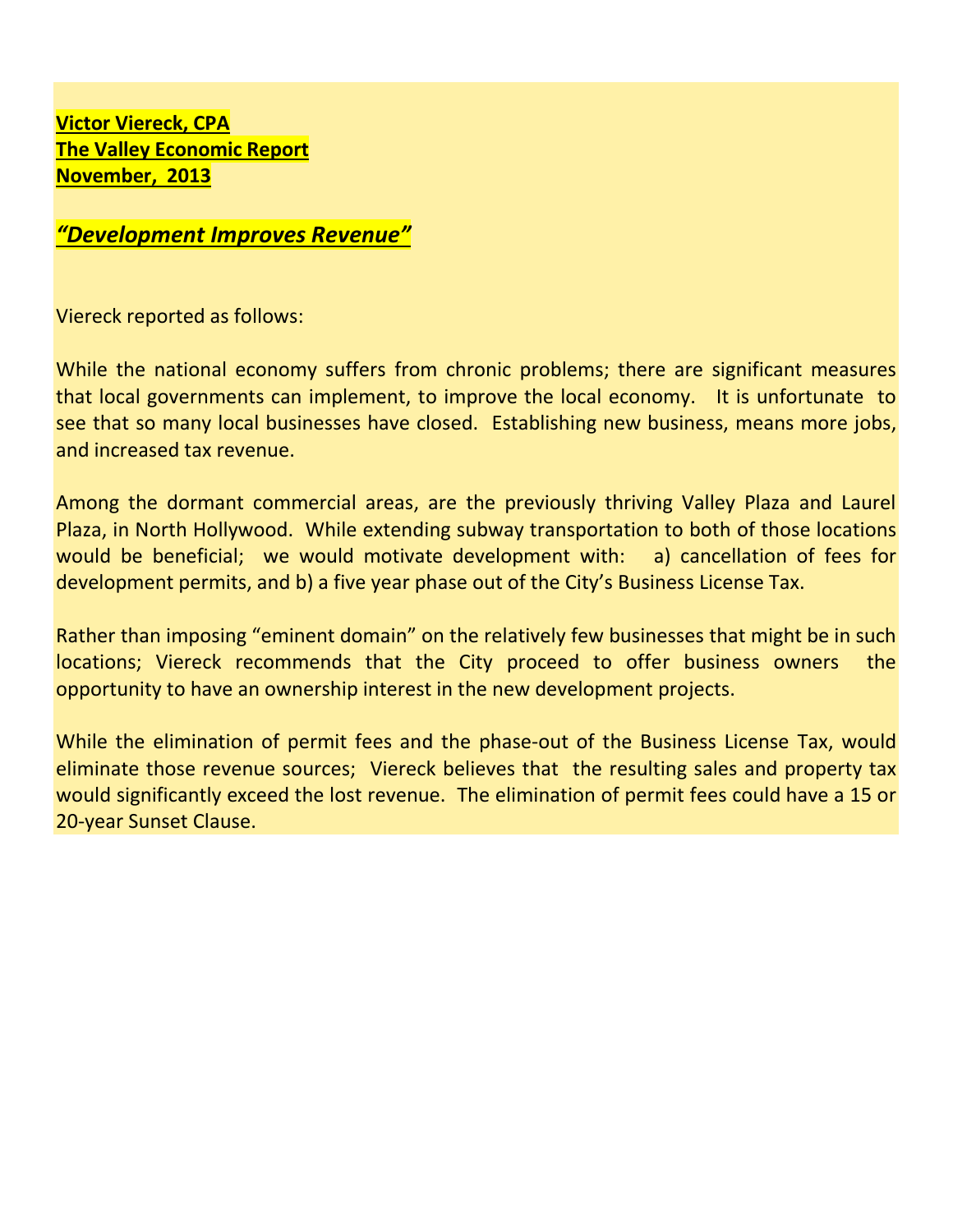#### **DENNY SCHNEIDER President Alliance for a Regional Solution to Airport Congestion - The Latest BURBANK AND LAX Airport Issues**

#### **The NOVEMBER 1, 2013; A LONE GUNMAN AND HIS RAMPAGE AT LAX**

Schneider reported as follows:

The impact of LAX concentration was demonstrated November 1, 2013; when a lone gunman's rampage at LAX, caused a full day of chaos.

LAWA estimated 50,000 people experienced flight change and delays on that one day. Although the LAWA PD responded quickly and effectively, there were numerous impacts across the nation as flights to LAX were diverted and/or cancelled.

We mourn for the TSA agent killed and applaud our PD for quick action. Sadly, thousands of LAX passengers in terminals experienced the chaos as communication to them was lacking. Many walked a few miles out of the Central Terminal Area (CTA) to Century/Aviation and had to wait there much of the day to return. A Red Cross receiving station was established in Westchester, but had so few visitors it was embarrassing because its existence went unknown. We discovered that the radio station broadcasting terminal status was downgraded last year to remove the ability to send live notices, proposed directional and informational signs have not yet been installed in the CTA, and whatever the evacuation plan called for was not evident to those present. LAWA said that they communicated via social media like twitter, but even those who were supposed to direct passengers were unaware of where to send people for even basics like food and water during the extended delays.

The City Council and Mayor are looking into how to improve this portion of the response to trouble.

This demonstrates once again why we need diversification. Imagine the impact on the economy if LAX operations had been interrupted for several days or longer by a natural disaster.

He concluded by saying that the regionalization of Southern California Airport Traffic remains stifled with the vast majority of passengers, still using LAX despite some well-planned upgrades at Bob Hope, Long Beach, and John Wayne Airports.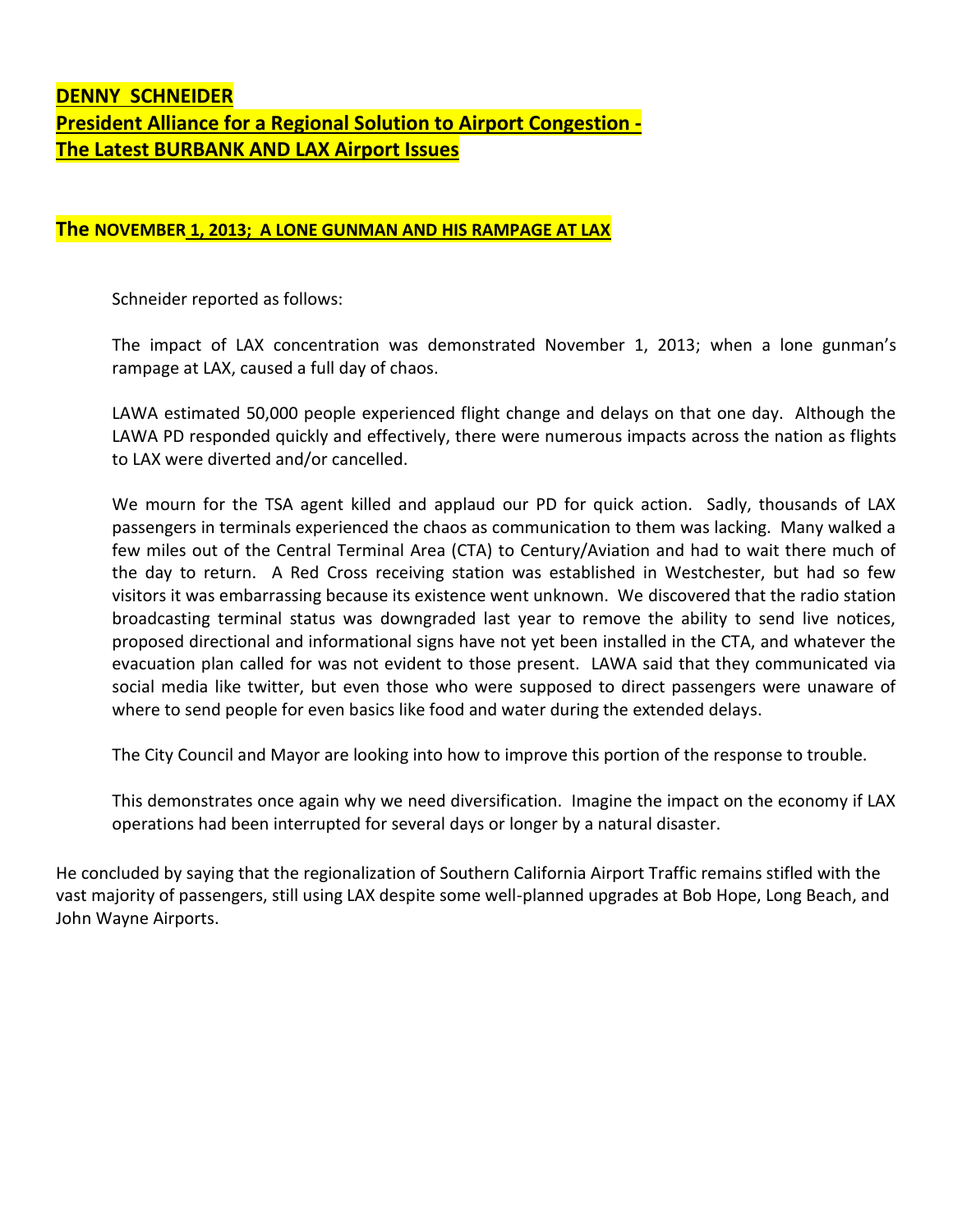# **BART REED The Transit Coalition, Executive Director**

### **TRANSIT CORRIDOR REPORT**

### **MEASURE "R" PROJECT AND TRANSIT ALTERNATIVES**



# East San Fernando Valley Transit Corridor San Fernando Valley Service Sector - November 6, 2013

Reed discussed the implementation of the Measure "R" Project.

The Status, in summary:

- Long Range Transportation Plan Reserves \$170.1 Million
- 2018 Revenue Operations Date
- Coordination with FTA and the Cities of Los Angeles and San Fernando

#### TRANSIT ALTERNATIVES -

Alternatives 1 and 2: Bus Rapid Transit